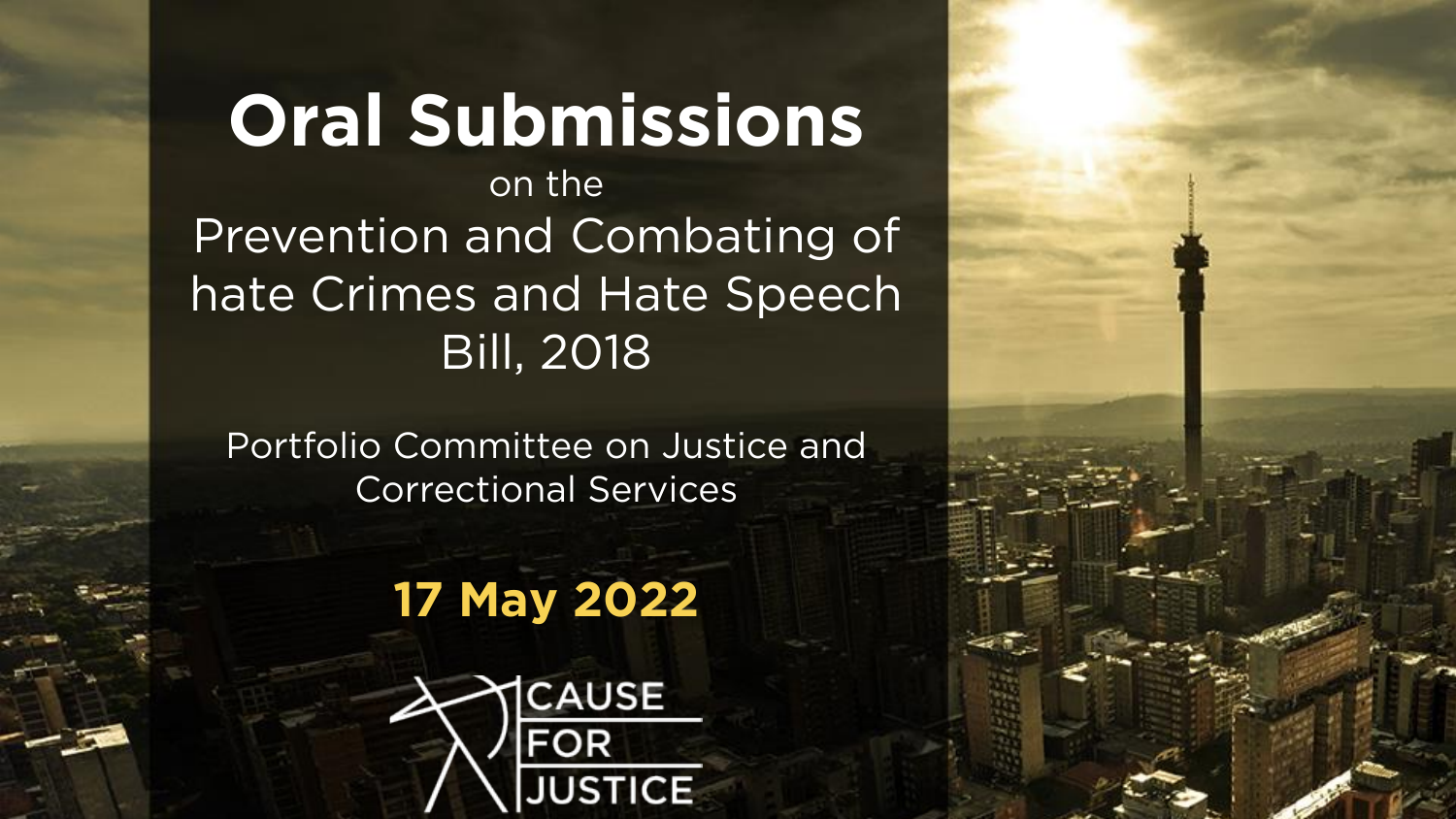

### **Content**

- *1. Exemption from criminal liability*
- *2. Definition of harm*
- *3. Hate speech – conjunctive reading*
- *4. "To incite harm"*
- *5. New offences: Protected grounds/characteristics*
- *6. Support*
- *7. Ad hoc matters*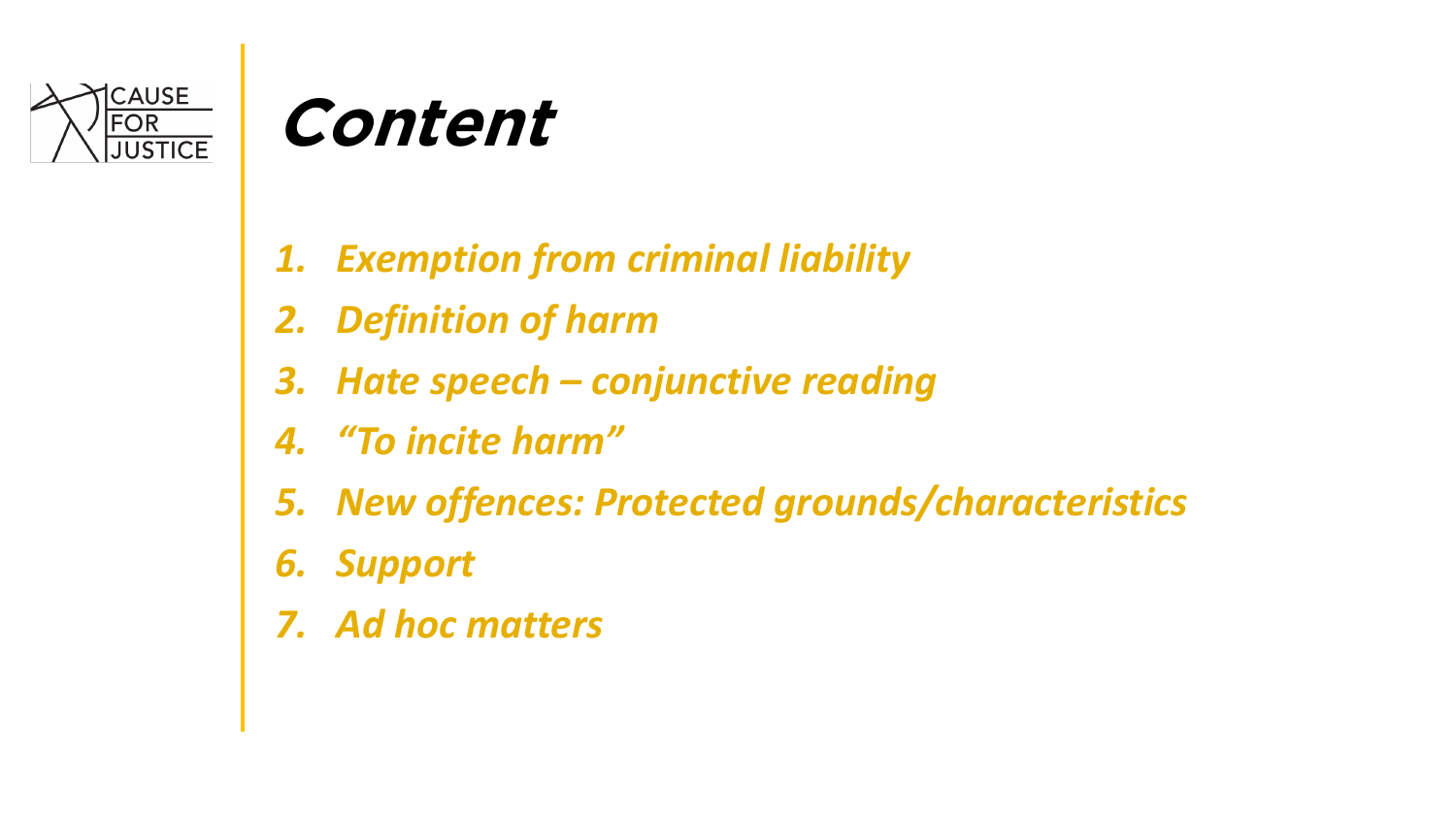

#### **Introduction**

#### *Background to Cause For Justice (CFJ)*

- CFJ core values:
	- Responsible exercise of freedom.
	- Promotion of human dignity/inherent worth of all human beings.
	- Protection of the vulnerable in society (social justice).
	- Protection of the family against destructive outside and inside forces.
	- Ensuring accountable exercise of state power.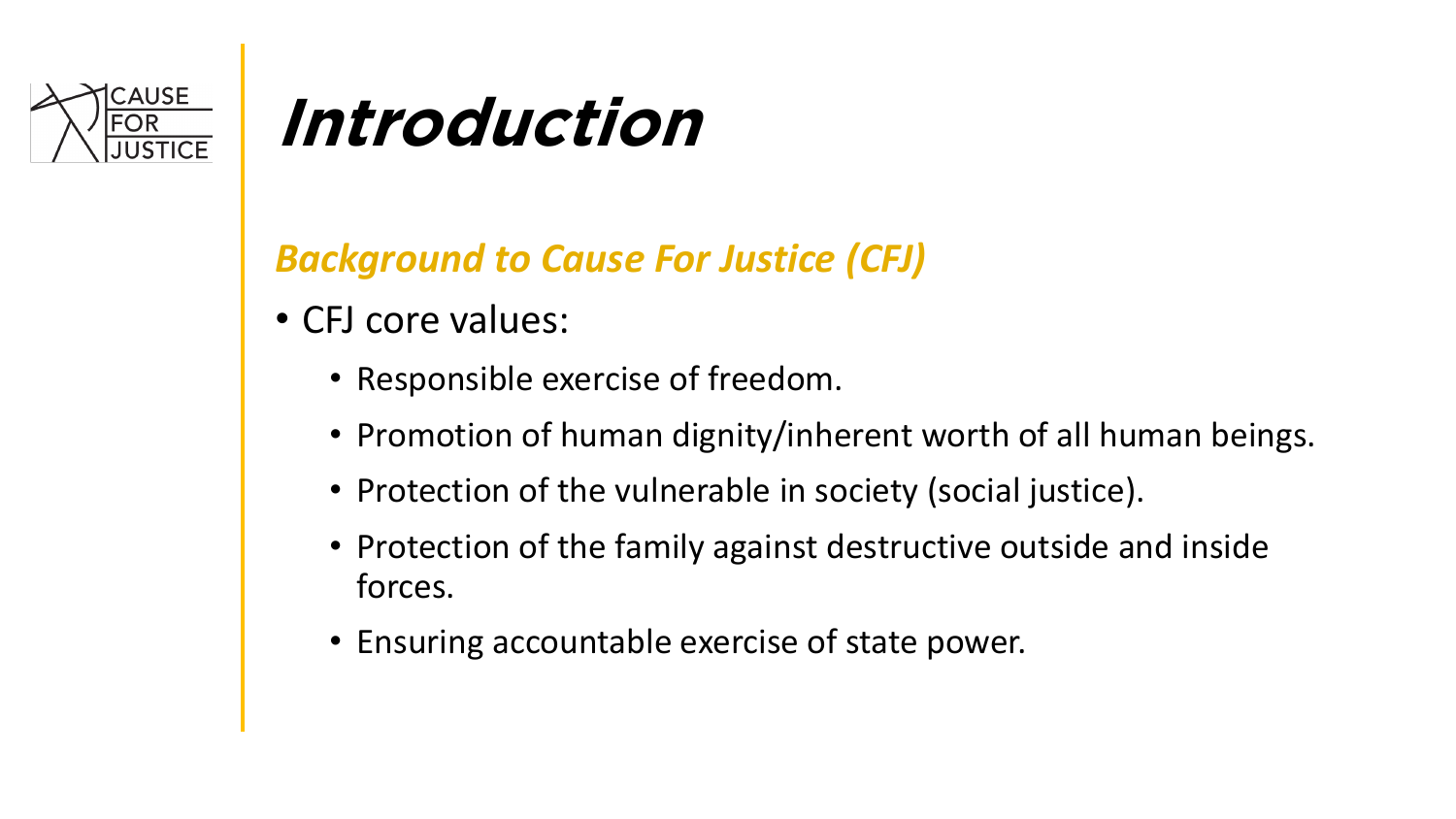

#### **Exemption from criminal liability for hate speech**

#### *Clause 4(2) – Paras 64 – 93, CFJ written submissions*

- Clause 4(2) contains four exemptions from criminal liability for hate speech.
- The clear purpose of clauses 4(2)(a) to (d) is to provide protection from criminal prosecution for **bona fide**  expressions that have artistic, literary, academic or scientific merit, are on a matter of public interest, are part of reporting or providing commentary, or is part of a religious or conscientious engagement.
- Clauses 4(2)(a) and (d), need to be amended in order to be effective in its purpose and application.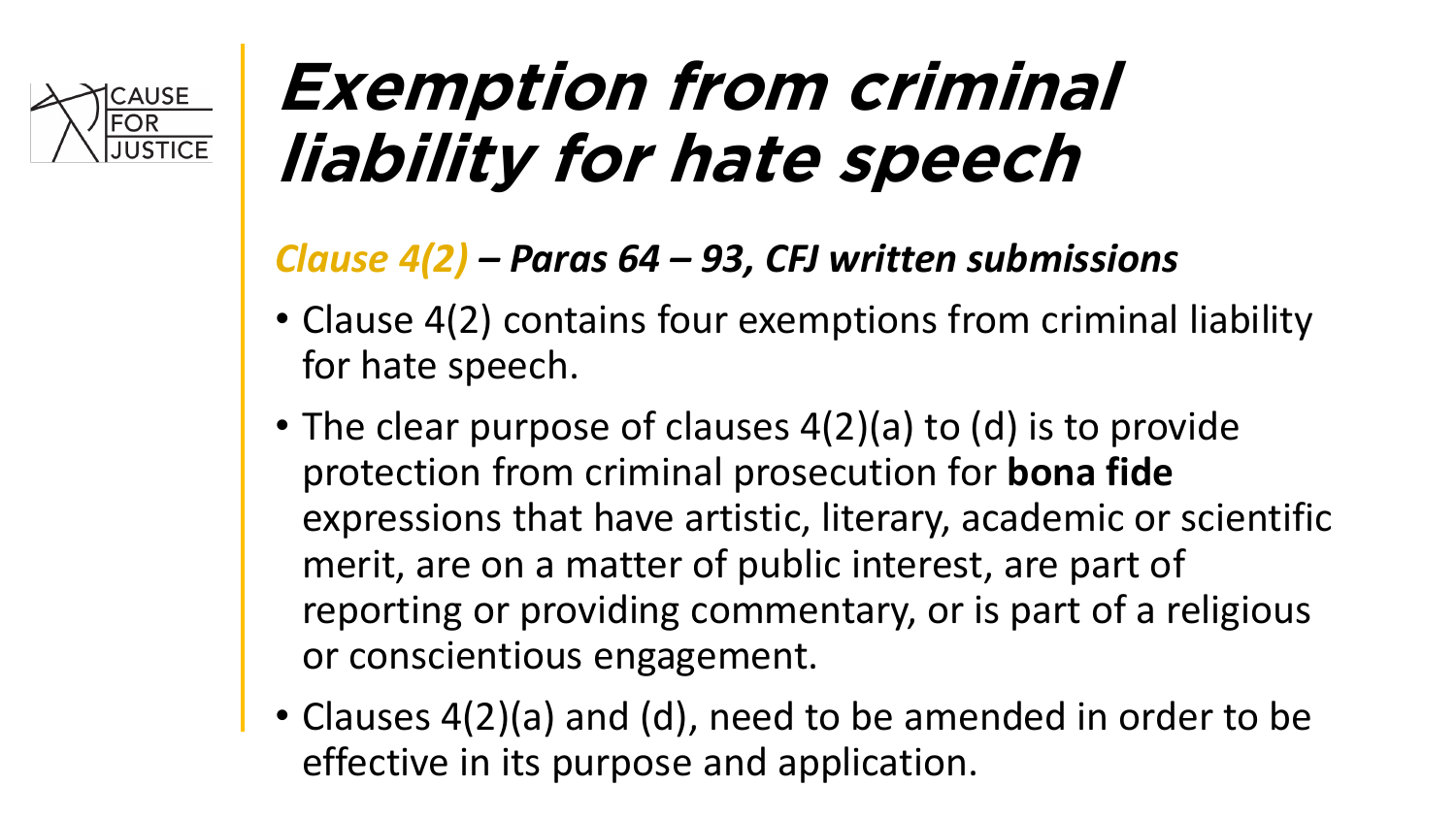

### **Exemption from criminal liability for hate speech**

#### *Clause 4(2)(a)*

- Deletion of the self-defeating proviso
	- The proviso at the end of clause 4(2)(a), which reads "*to the extent that such creativity, performance or expression does not advocate hatred that constitutes incitement to cause harm, based on one or more of the grounds referred to in subsection (1)(a)*", renders the envisaged protection of bona fide artistic and literary works, performances and similar expressions, worthless and of no effect.
- **We propose that it be deleted.**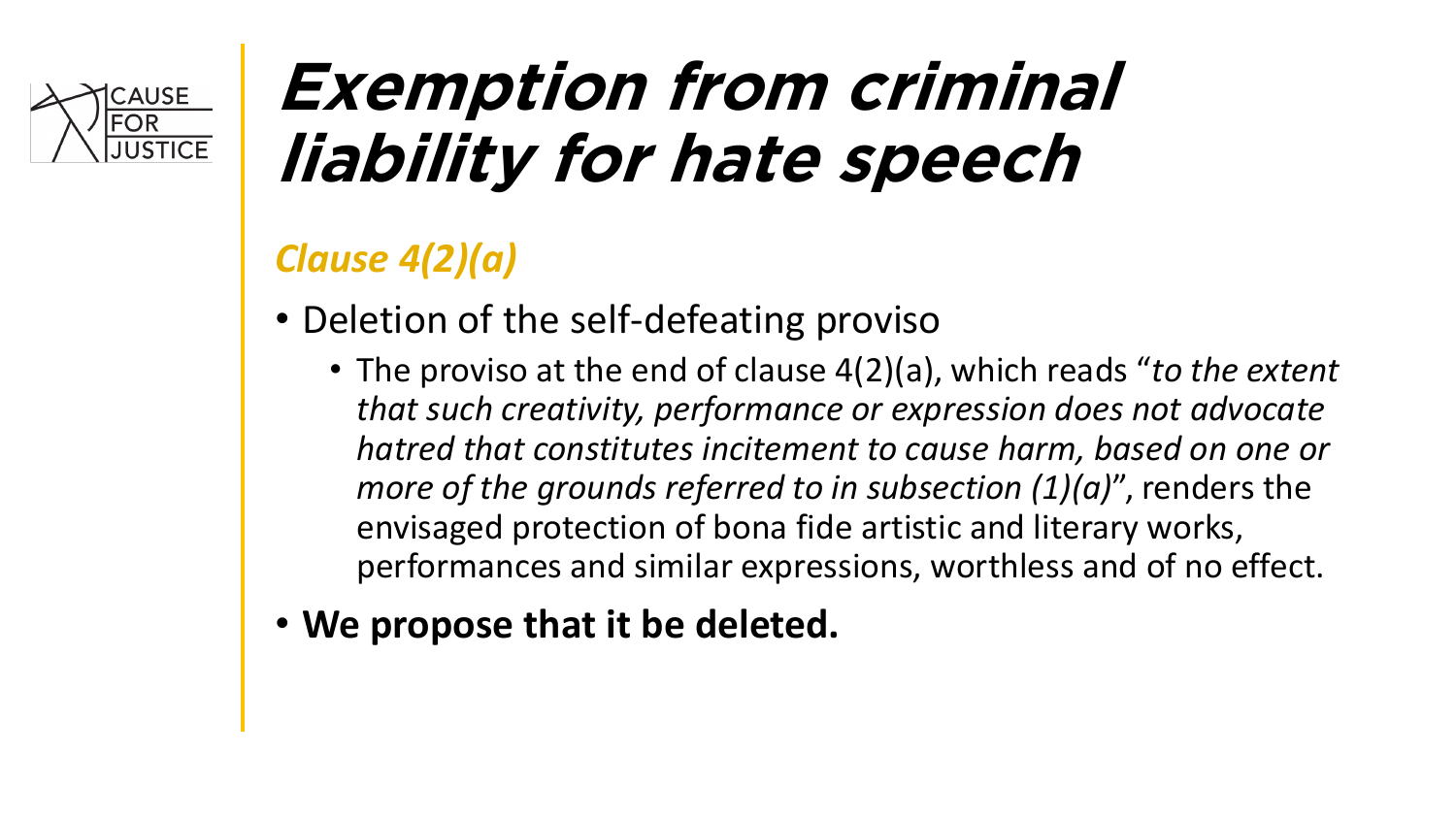

### **Exemption from criminal liability for hate speech**

#### *Clause 4(2)(d)*

- Deletion of the self-defeating proviso
	- The proviso at the end of clause 4(2)(d), which reads "*to the extent that such interpretation and proselytisation does not advocate hatred that constitutes incitement to cause harm, based on one or more of the grounds referred to in subsection (1)(a)*", renders the envisaged protection of bona fide religious or conscientious engagement worthless and of no effect.
- **We propose that it be deleted.**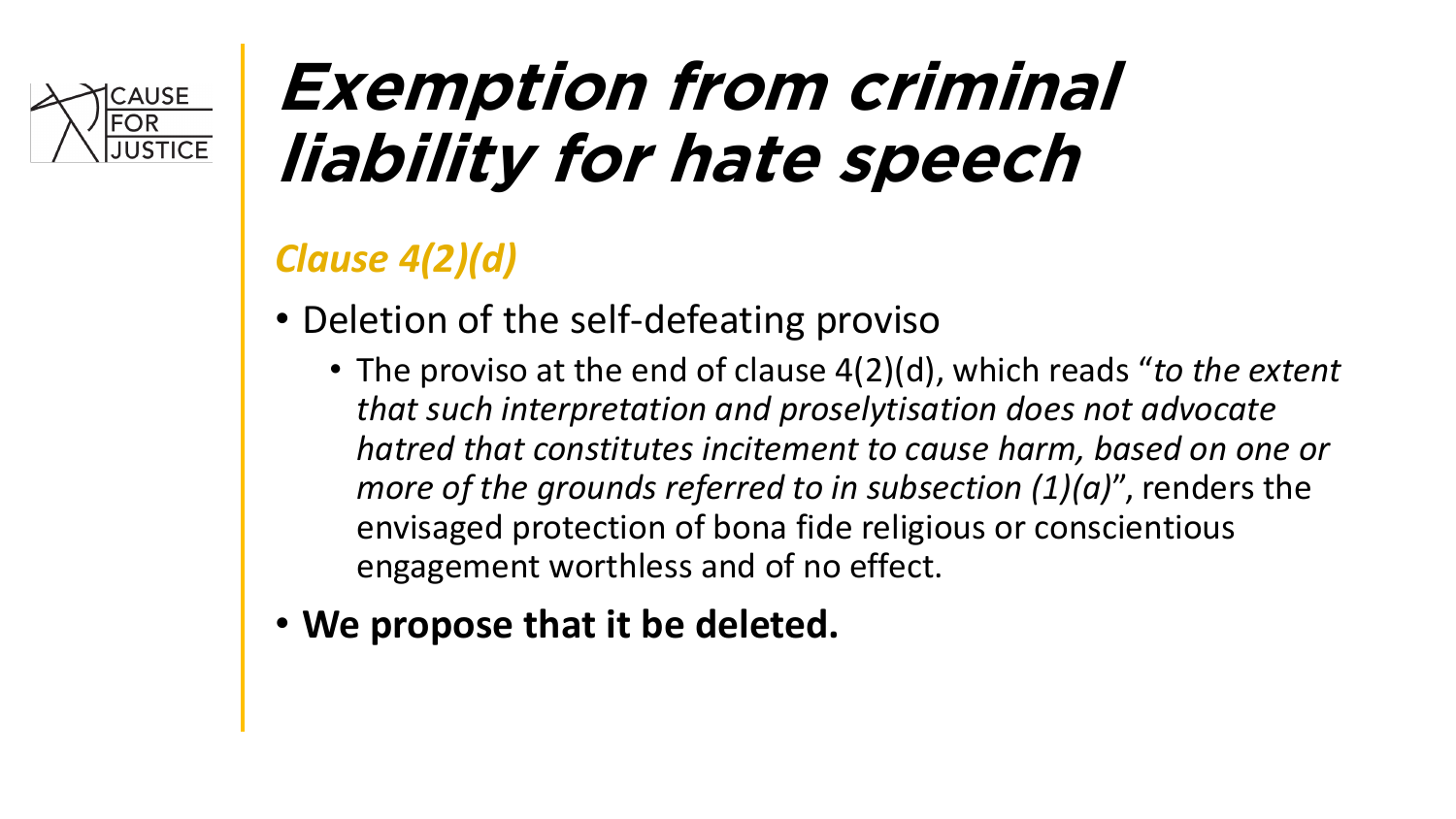

# **Definition of harm (clause 1)**

- What is the meaning of "social harm"?
	- Even in academic circles, "social harm" is still an emerging and highly contentious issue. Inclusion of "social harm" carries a real risk of rendering a person criminally liable for ambiguous, unverifiable and/or unmeasurable alleged subjective experiences/consequences of supposed victims.
- Qwelane judgment, Constitutional Court (CC), 2021:
	- "harmful" can be understood as *emotional* and *psychological harm* that severely undermines the dignity of the targeted group as well as *physical harm* (para [155])
- Proposal to address risk of unjustifiable infringement on freedom of expression: (**para 13 – 20, CFJ submissions**)
	- Delete reference to "social harm" from the definition of "harm" (clause 1); or
	- Insert definition of "social harm" in clause 1.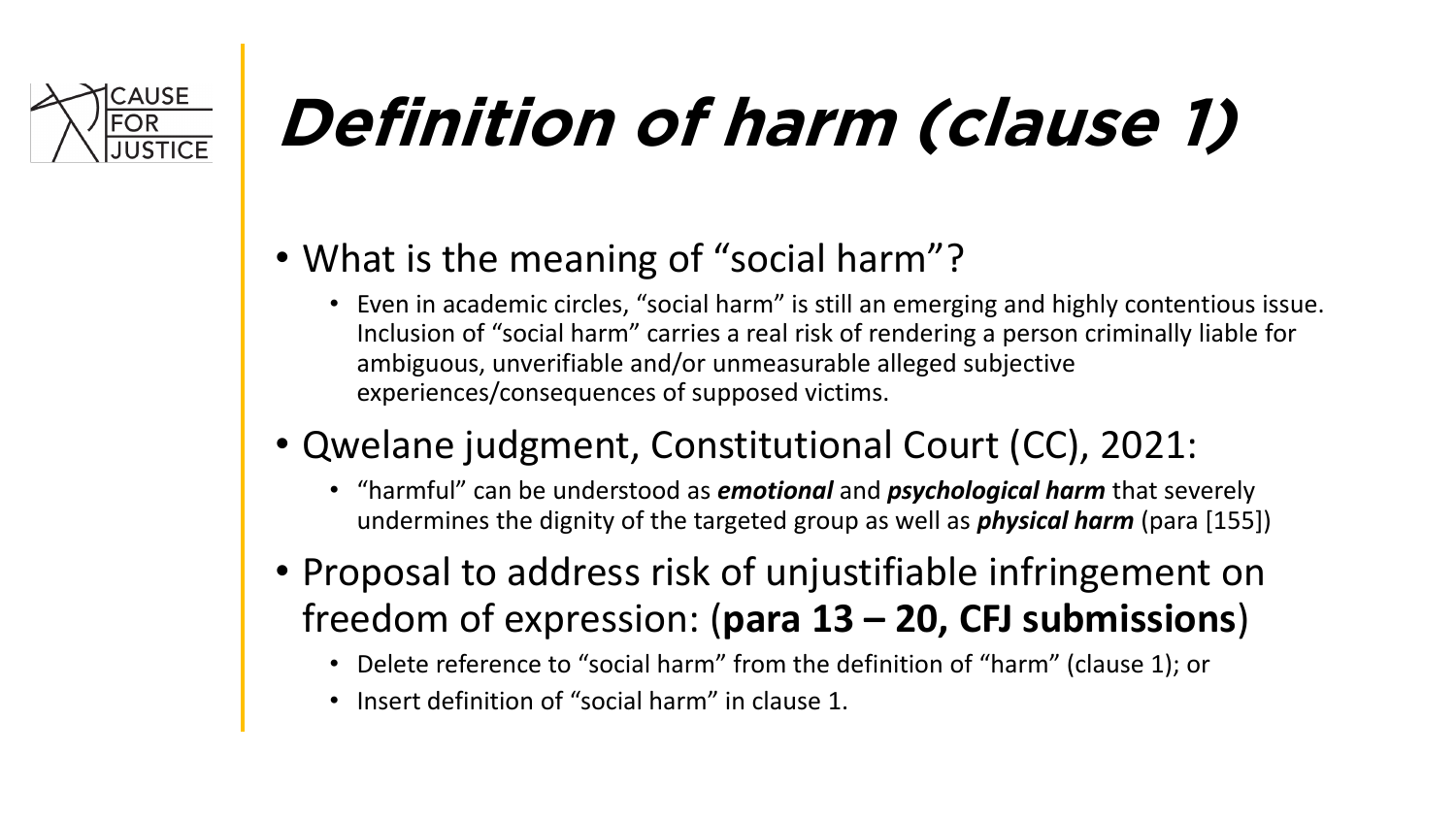

### **Hate speech – conjunctive reading**

#### *Clause 4(1)(a) – Paras 58 – 63, CFJ submissions*

to demonstrate a clear intention to-

- be harmful or to incite harm; or  $(1)$
- promote or propagate hatred,  $(11)$
- Qwelane judgment, CC confirmed: (paras [102] [104])
	- To be constitutionally compliant, the two elements, i.e. inciting harm and advocating hatred, must be read conjunctively. It requires the use of "and", not "or", to pass constitutional muster.
- Proposal:
	- Remove "or" and replace with "and".
- Indefensible consequences of not remedying.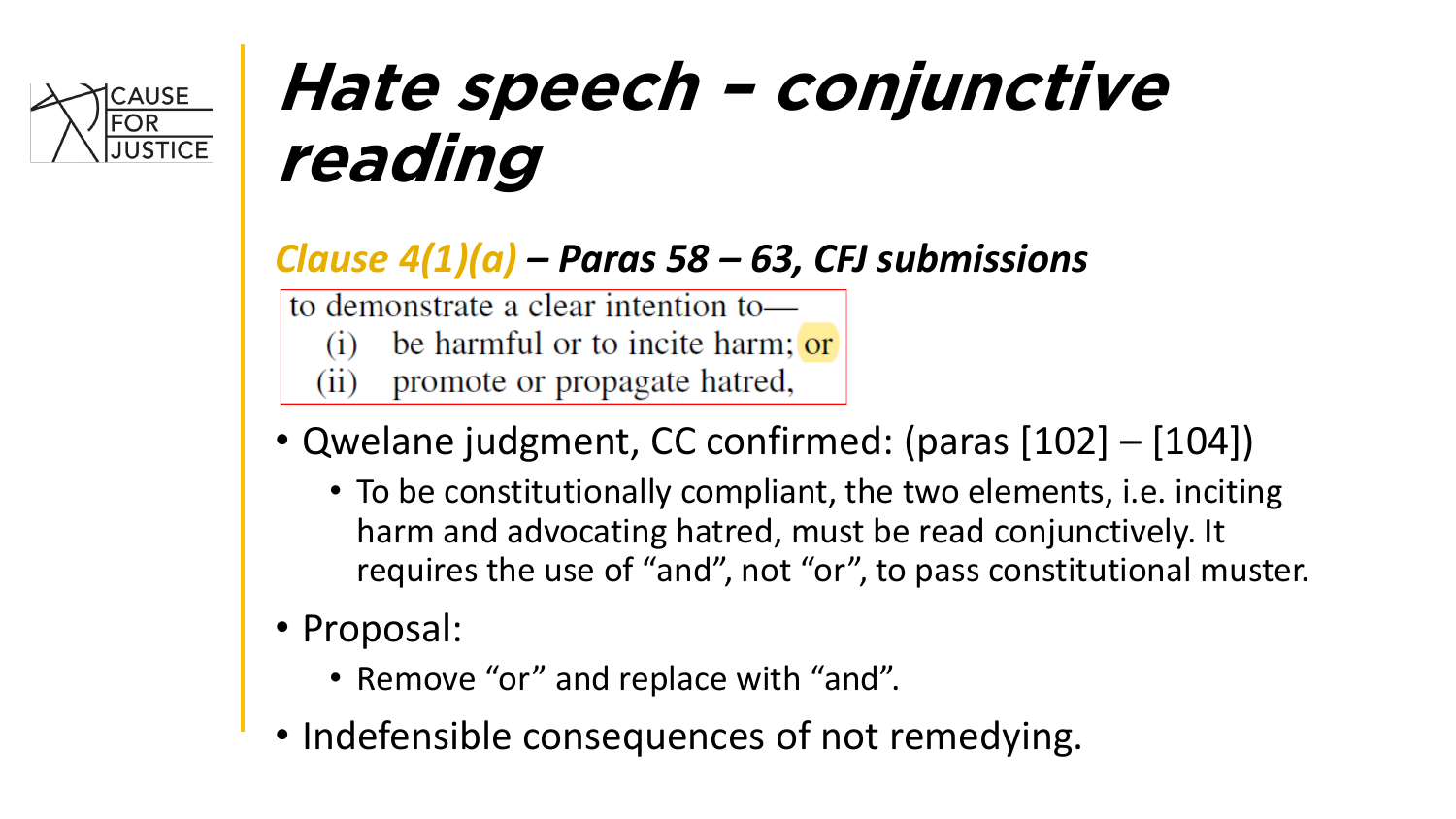

### **"To incite harm"**

#### *Section 16(2)(c) of the Constitution*

- **Paras 58 – 63, CFJ submissions**
- The Constitution requires that the particular hateful expression incites "harm". This means that, when objectively observed from the outside, the expression will motivate others to perpetrate "harm" on the intended victim(s).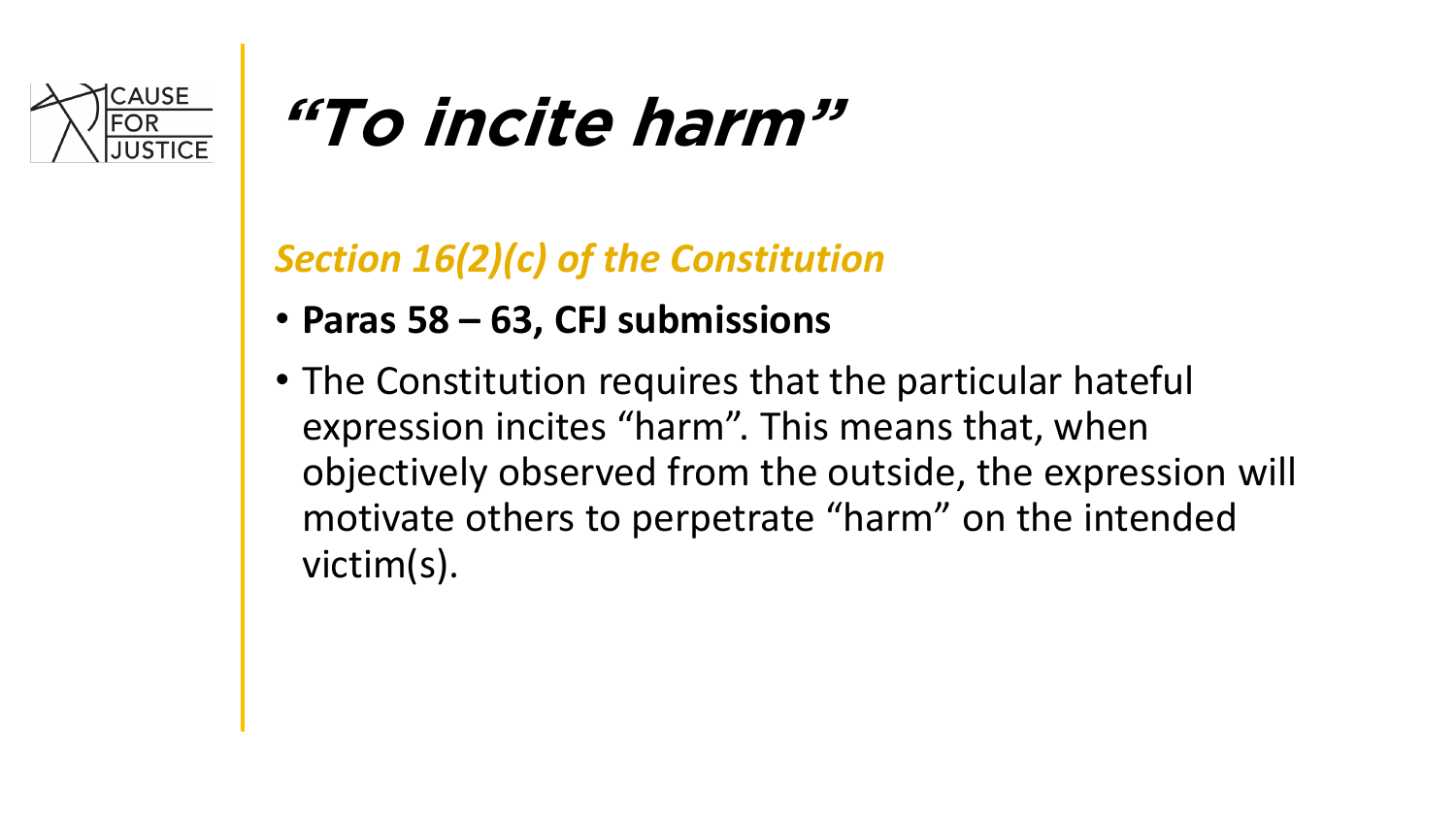

### **"To incite harm"**

#### *Clause 4(1)(a)(i)*

• The harmfulness or not of speech is irrelevant for purposes of hate speech. What is required is the incitement of others to cause harm. Therefore, clause 4(1)(a)(i) should only refer to a clear intention to "incite harm", but not to "be harmful".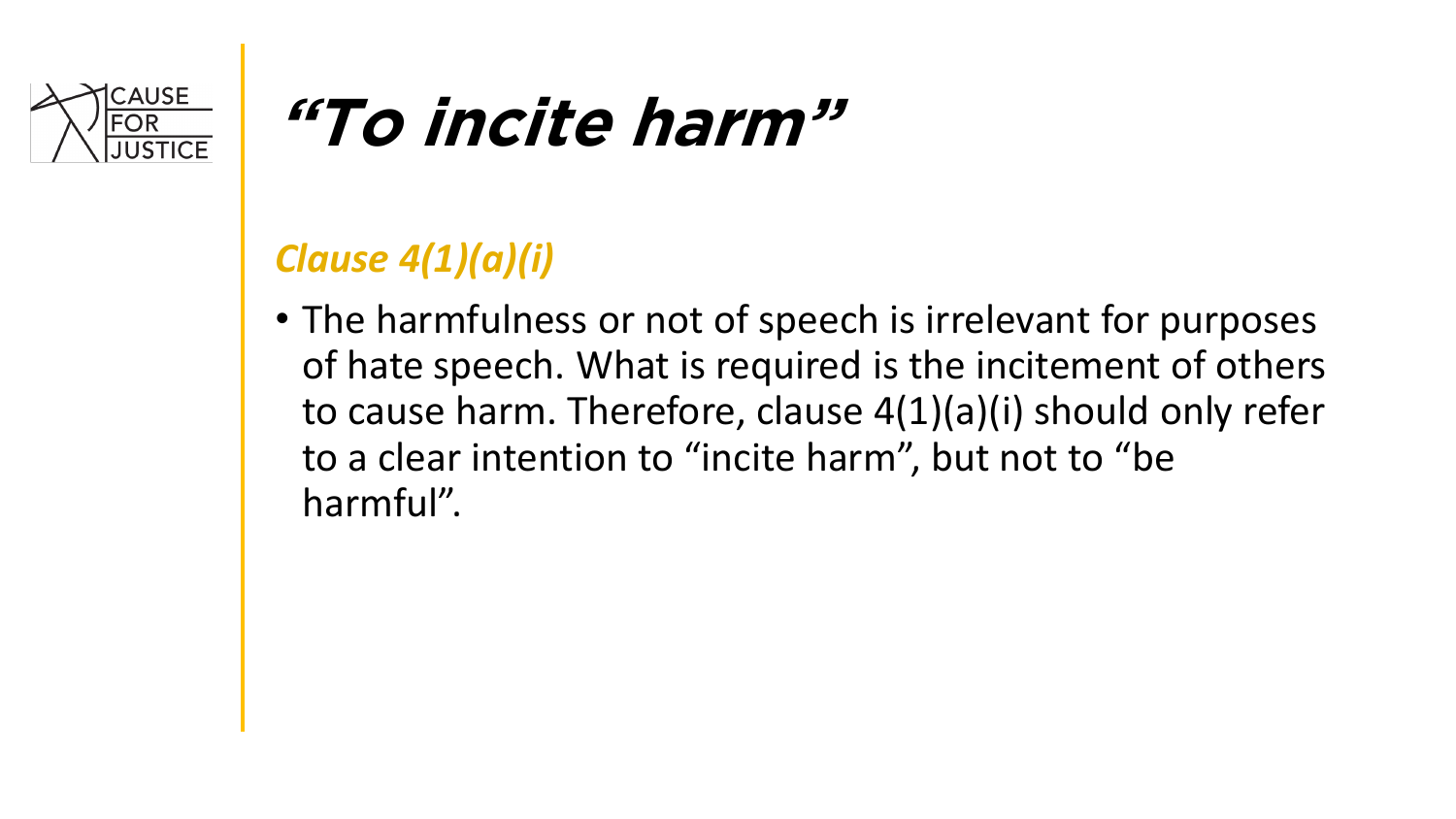

### **"To incite harm"**

#### *Proposal*

- Amend clause 4(1)(a)(i) and (ii) to read:
	- (i) be harmful or to incite harm; **and**
	- (ii) promote or propagate hatred,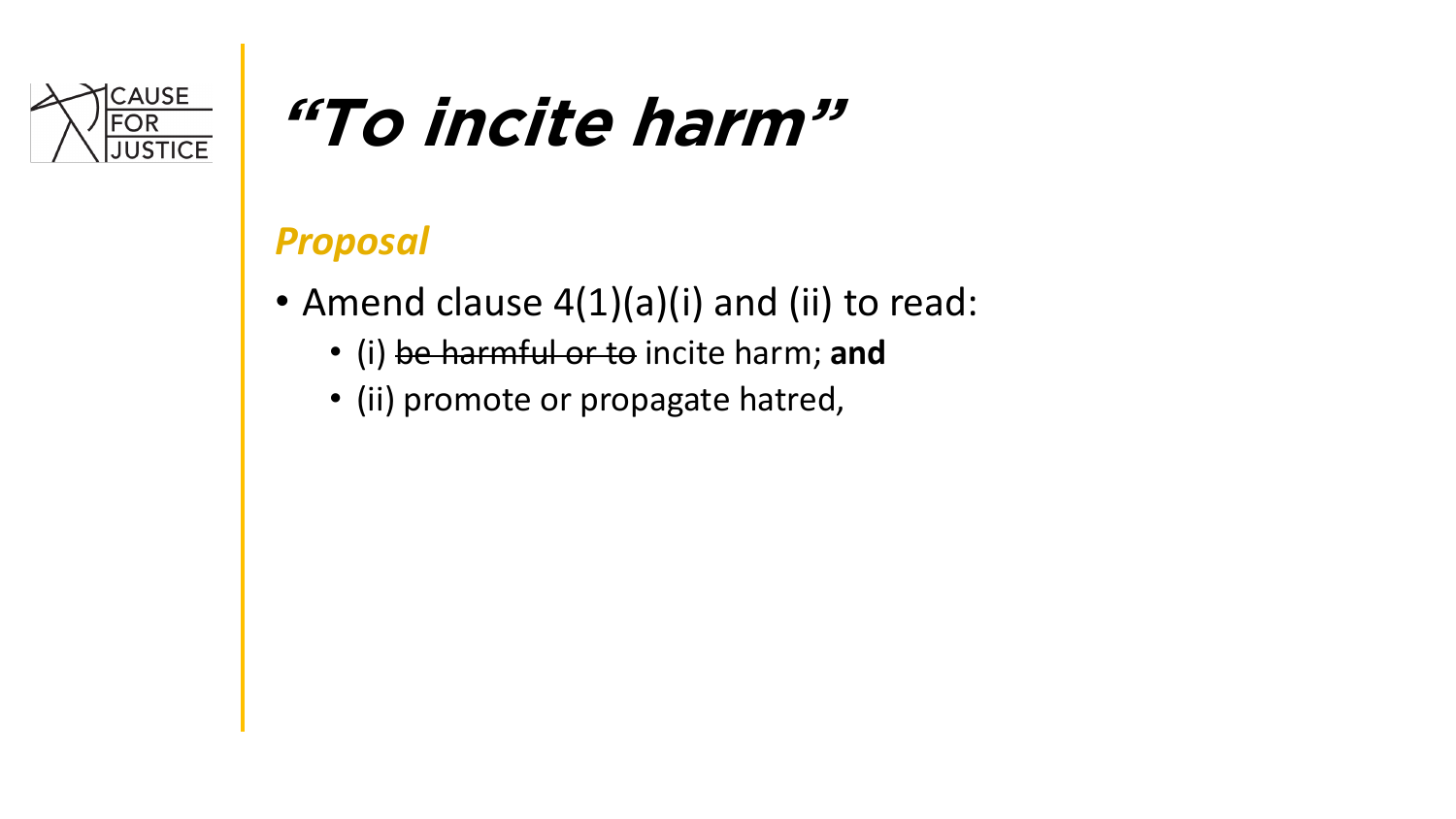

#### **New offences: protected grounds/characteristics**

*Clause 3 and 4 of the Bill* 

- **Paras 34 – 53, CFJ submissions**
- Various characteristics, which can form the basis for a hate crime, are listed in clause 3(1). The list contains **23** characteristics.
- Clause 4(1)(a), on the other hand, lists **19** grounds which can form the basis of the offence of hate speech.
- **Question:** Why do these two lists differ?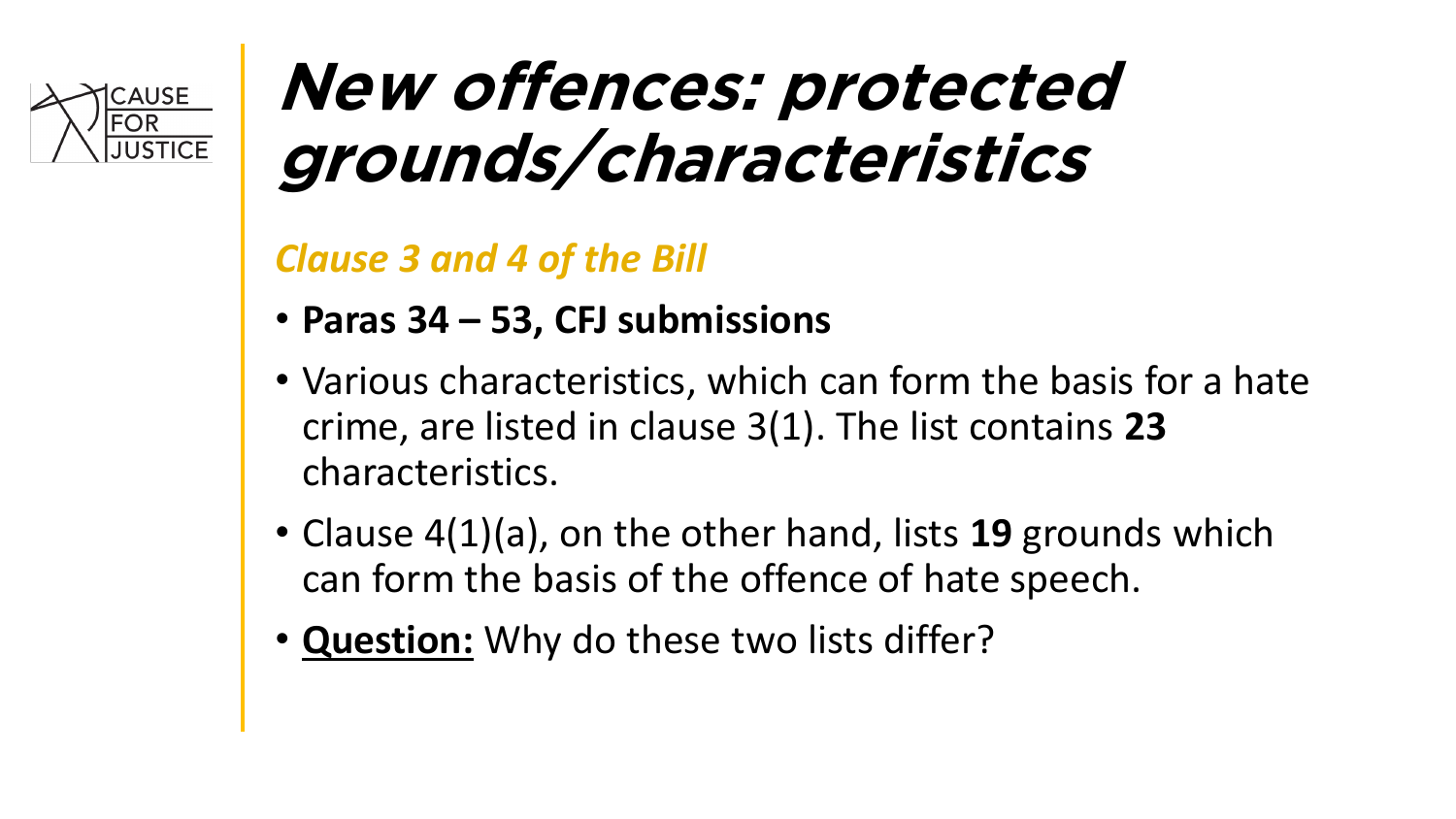|                 | <b>Protected Grounds/Characteristics</b> |                                                                        |                                             |                | <b>Overlapping consensus</b><br>(Strong agreement) | <b>Overlapping consensus</b><br>Less strong<br>agreement) | No consensus             | Short-comings<br>of the Bill |
|-----------------|------------------------------------------|------------------------------------------------------------------------|---------------------------------------------|----------------|----------------------------------------------------|-----------------------------------------------------------|--------------------------|------------------------------|
|                 | <b>The Bill</b>                          | <b>Constitution:</b><br>Hatespeech<br>(section 16(2))  (section 9(3))) | <b>Constitution: Non-</b><br>discrimination | <b>PEPUDA</b>  |                                                    |                                                           |                          |                              |
|                 | age                                      |                                                                        | age                                         | age            |                                                    | age                                                       |                          |                              |
|                 | albinism                                 |                                                                        |                                             |                |                                                    |                                                           | albinism                 |                              |
|                 | birth                                    |                                                                        | birth                                       | birth          |                                                    | birth                                                     |                          |                              |
|                 | colour                                   |                                                                        | colour                                      | colour         |                                                    | colour                                                    |                          |                              |
|                 | culture                                  |                                                                        | culture                                     | culture        |                                                    | culture                                                   |                          |                              |
| 6               | disability                               |                                                                        | disability                                  | disability     |                                                    | disability                                                |                          |                              |
|                 | ethnic origin or                         | ethnicity                                                              | ethnic origin                               | ethnic origin  | ethnic origin                                      |                                                           |                          |                              |
|                 | social origin                            |                                                                        | social origin                               | social origin  |                                                    | social origin                                             |                          |                              |
| 9               | gender or                                | gender                                                                 | gender                                      | gender         | gender                                             |                                                           |                          |                              |
| 10              | gender identity                          |                                                                        |                                             |                |                                                    |                                                           | gender identity          |                              |
| 11              | <b>HIV status</b>                        |                                                                        |                                             |                |                                                    |                                                           | <b>HIV status</b>        |                              |
| 12              | language                                 |                                                                        | language                                    | language       |                                                    | language.                                                 |                          |                              |
| 13              | nationality                              |                                                                        |                                             |                |                                                    |                                                           | nationality              |                              |
| 14              | migrant status                           |                                                                        |                                             |                |                                                    |                                                           | migrant status           |                              |
| 15              | refugee status                           |                                                                        |                                             |                |                                                    |                                                           | refugee status           |                              |
| 16              | occupation or                            |                                                                        |                                             |                |                                                    |                                                           | occupation or            |                              |
| 17              | trade                                    |                                                                        |                                             |                |                                                    |                                                           | trade                    |                              |
| 18              | political affiliation or                 |                                                                        |                                             |                |                                                    |                                                           | political affiliation or |                              |
| 19              | political conviction                     |                                                                        |                                             |                |                                                    |                                                           | political conviction     |                              |
| 20              | race                                     | race                                                                   | race                                        | race           | race                                               |                                                           |                          |                              |
| 21              | religion                                 | religion                                                               | religion                                    | religion       | religion                                           |                                                           |                          |                              |
| 22              | sex, which includes intersex             |                                                                        | sex                                         | sex            |                                                    | sex                                                       |                          |                              |
| 25              | sexual orientation                       |                                                                        | sexual orientation sexual orientation       |                |                                                    | sexual orientation                                        |                          |                              |
| 24              |                                          |                                                                        | pregnancy                                   | pregnancy      |                                                    |                                                           |                          | pregnancy                    |
| 25              |                                          |                                                                        | marital status                              | marital status |                                                    |                                                           |                          | marital status               |
| 26              |                                          |                                                                        | conscience                                  | conscience     |                                                    |                                                           |                          | conscience                   |
| 27 <sub>2</sub> |                                          |                                                                        | belief                                      | belief         |                                                    |                                                           |                          | <b>belief</b>                |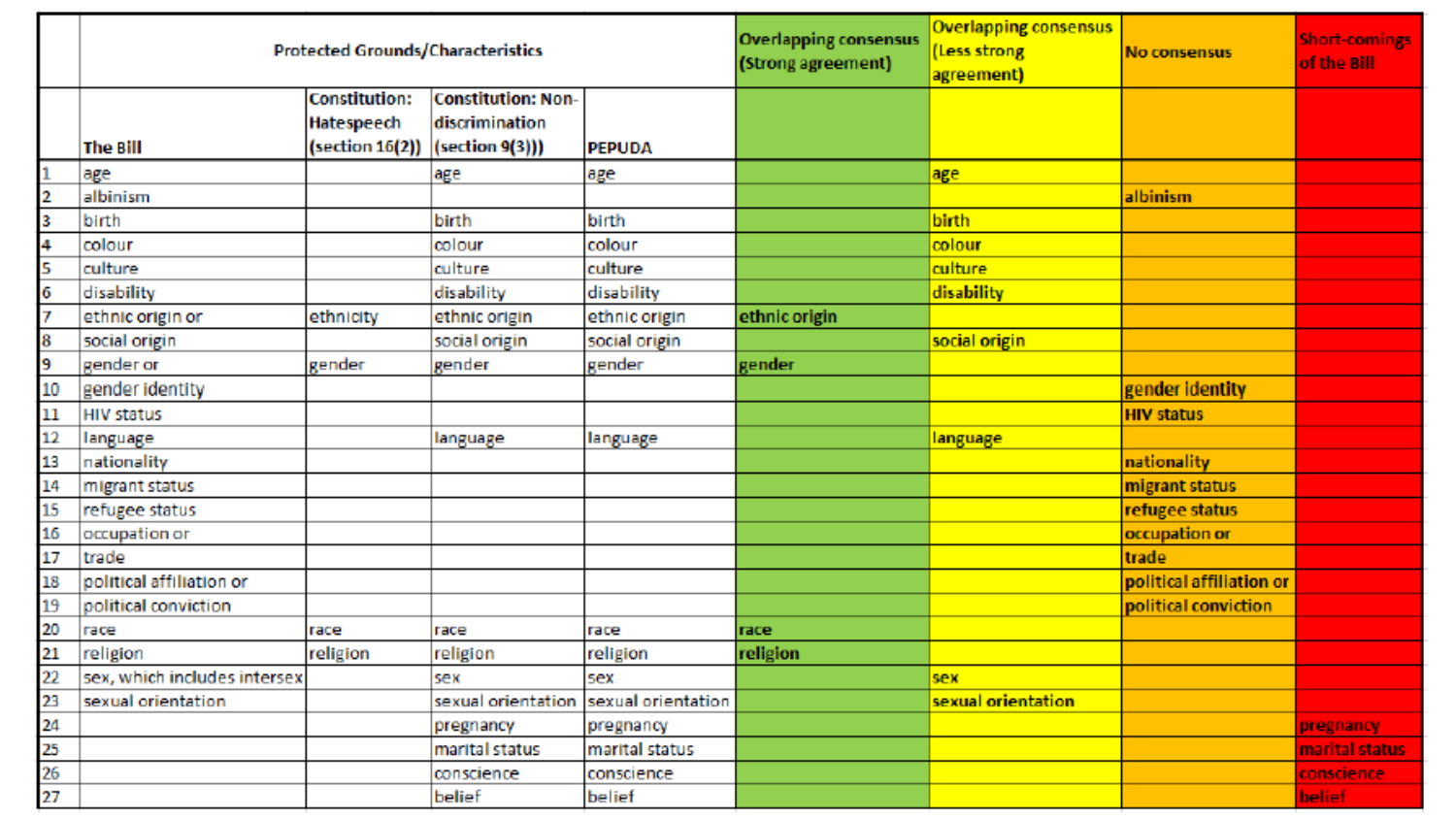

### **New offences: protected grounds/characteristics**

- In contradiction to the non-discrimination grounds in section 9(3), Constitution and PEPUDA, the Bill does not include *pregnancy, marital status, conscience, and belief*.
- **Question:** Why were the four grounds not included in the Bill?
- **Question:** What is the justification for including new grounds?
- This will effectively limit freedom of expression as protected in section 16 of the Constitution.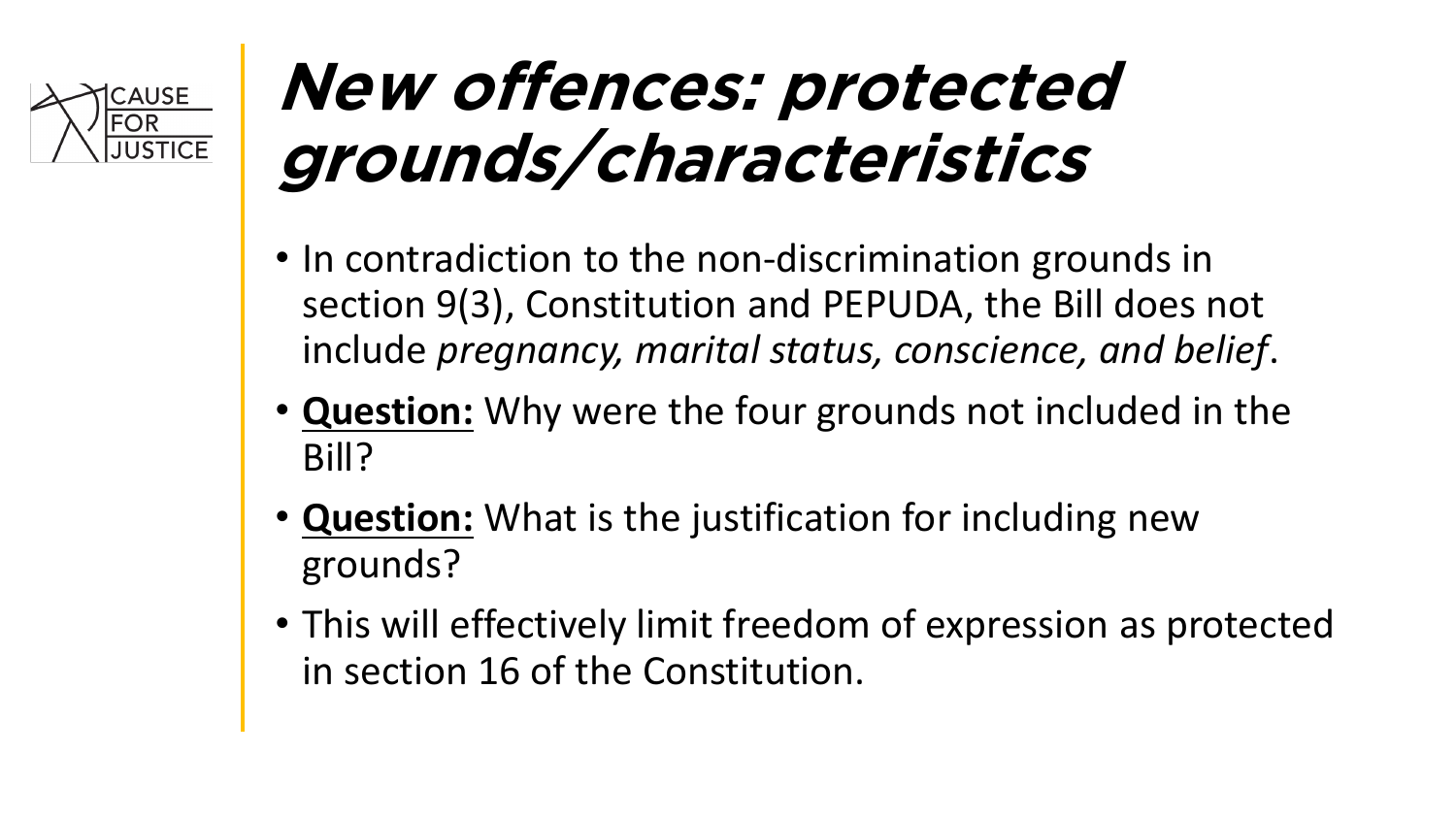

### **New offences: protected grounds/characteristics**

- **Question:** What has changed since 1996, when the final Constitution was passed? The Constitutional Assembly, knowing of all the non-discrimination grounds in section 9(3), chose to only include four grounds in section  $16(2)(c)$ .
- During the DoJCD process in respect of the 2016 Bill, we requested the DoJCD to provide explanations/motivations for the discrepancies noted above, but our requests in this regard have to date not been answered.
- **We request the Committee to interrogate the DoJCS in respect of these discrepancies, in order to establish whether there is any rational basis to these departures from section 16(2)(c) and from current law, that passes the limitations test in section 36 of the Constitution (the limitations clause).**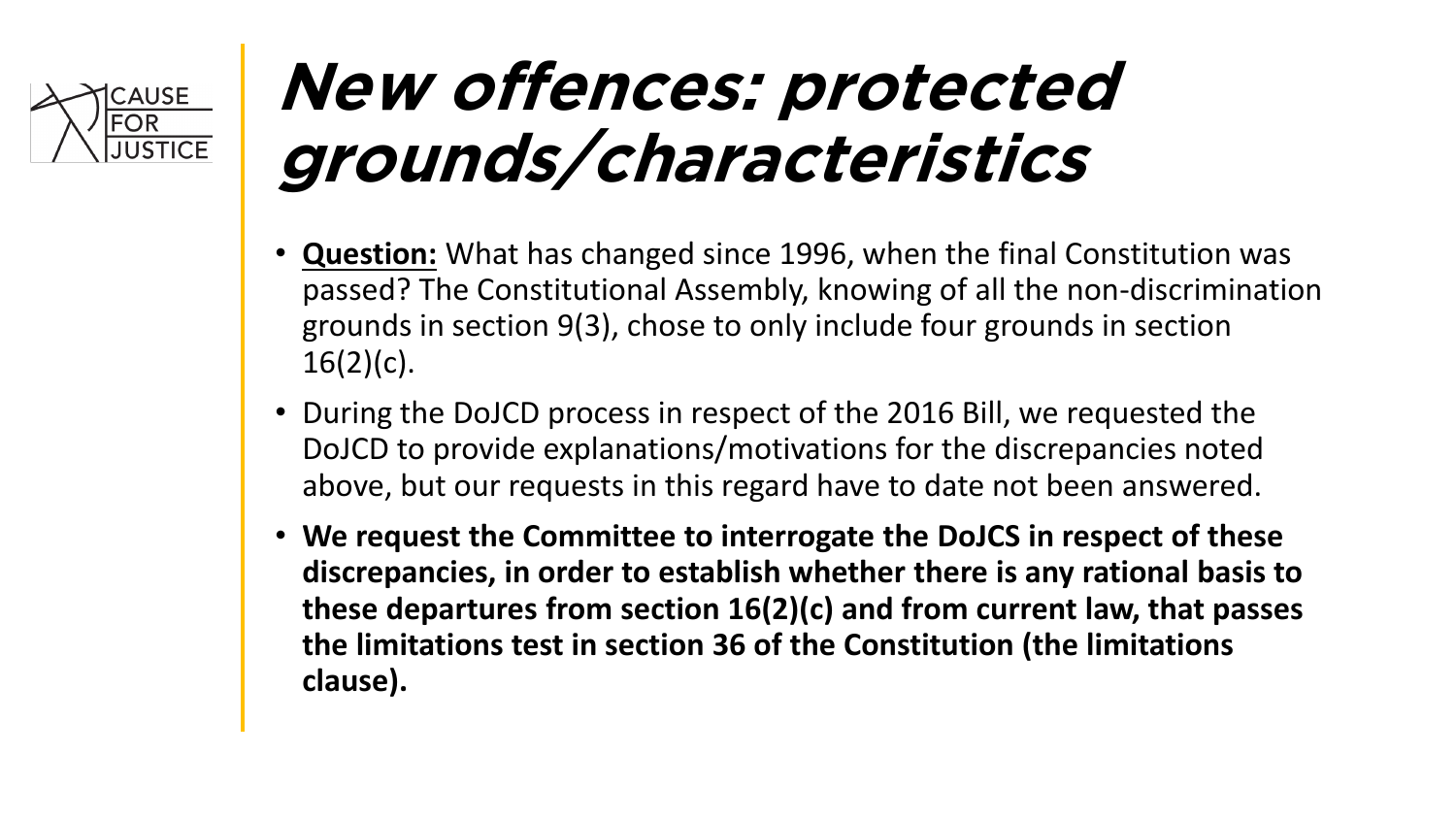

# **We Support**

- Current version of clause 4(1)(b) and (c)
	- The Bill now requires an informed intention to communicate "hate speech" on the part of distributors of hate speech, through the qualifying wording "intentionally" and "which that person knows".

#### • Narrowing of **definition of** *"communication" (clause 1)*

- Agree with the removal of words "without limitation"
- Qwelane judgment, CC confirmed: Only *public* communications, excluding private communications (paras [115] – [120])
- Agree with deletion of crimes of incitement, attempts and conspiring in respect of "hate crimes"
	- Formerly included as clause 3(2)(b) and (c) in previous version of the Bill)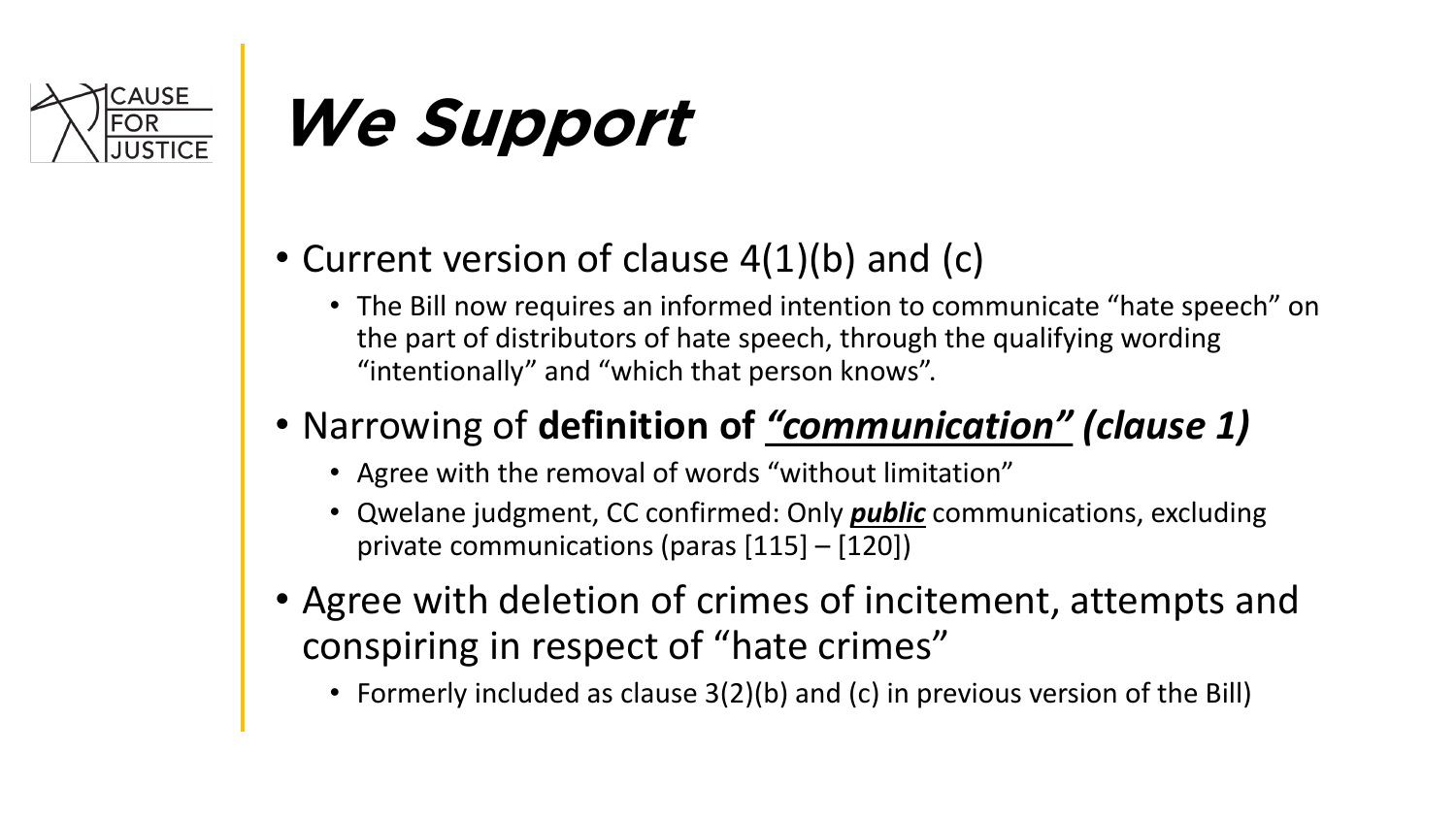

## **We Support**

• Clause 4(2): Inclusion of reasonable exemptions from criminal liability for hate speech, subject to proposed changes in respect of clause 4(2)(a) to (d)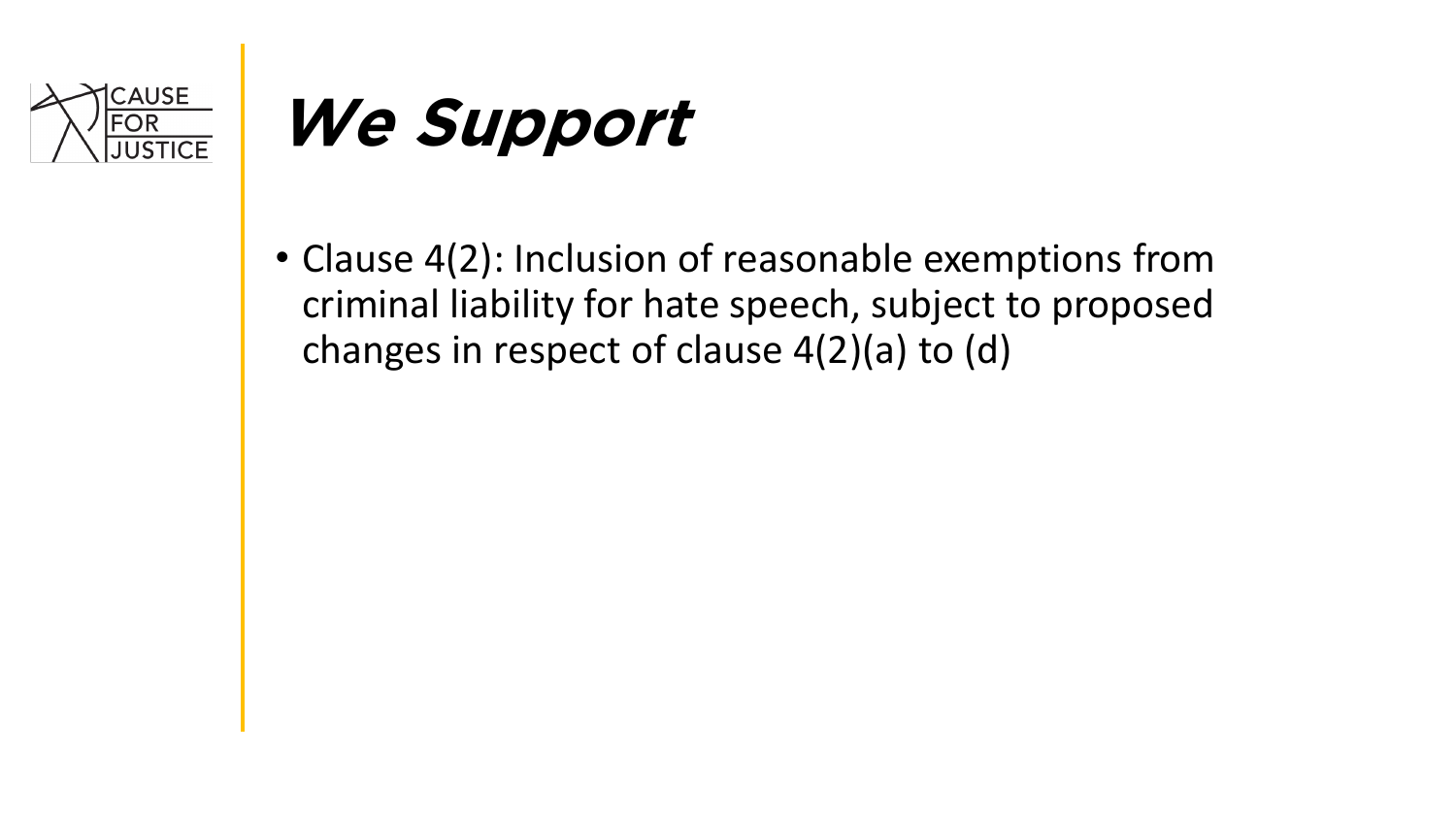

### **Ad hoc matters (covered in CFJ written submissions)**

- Absence of a clause to prevent double criminality
- Drafting proposals for Victim Impact Statements
- Commission for the Promotion and Protection of the Rights of Cultural, Religious, or Linguistic Communities' exclusion
- Social context training
- Uniformity of definitions
- International Law vs International Instruments
- **Legislative drafting capacity on CFJ Board of Directors (Prof Malherbe, UCT Legislative Drafting course)**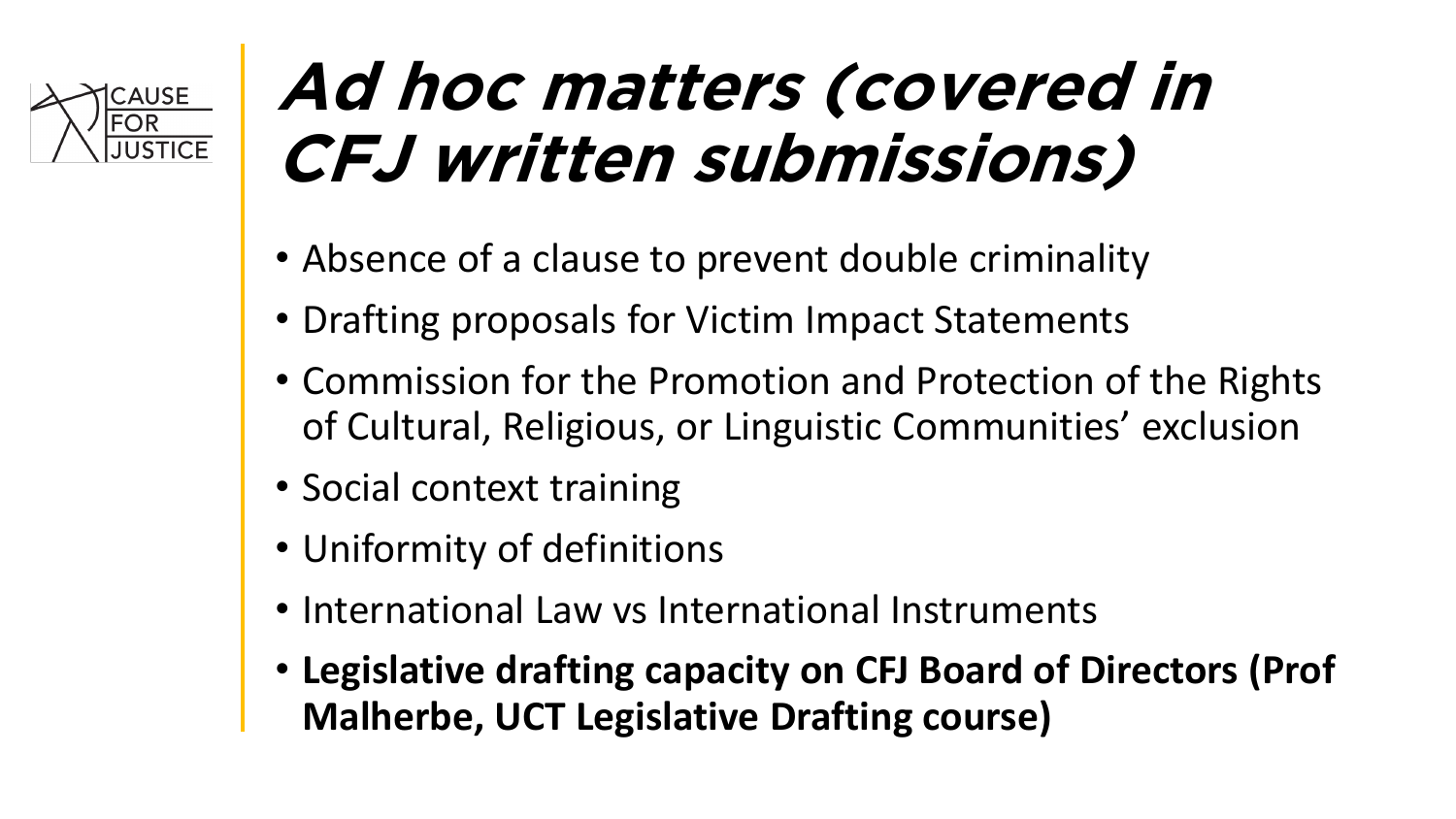

#### **In summary**

- *1. Exemption from criminal liability*
- *2. Definition of harm*
- *3. Hate speech – conjunctive reading*
- *4. "To incite harm"*
- *5. New offences: Protected grounds/characteristics*
- *6. Support*
- *7. Ad hoc matters*